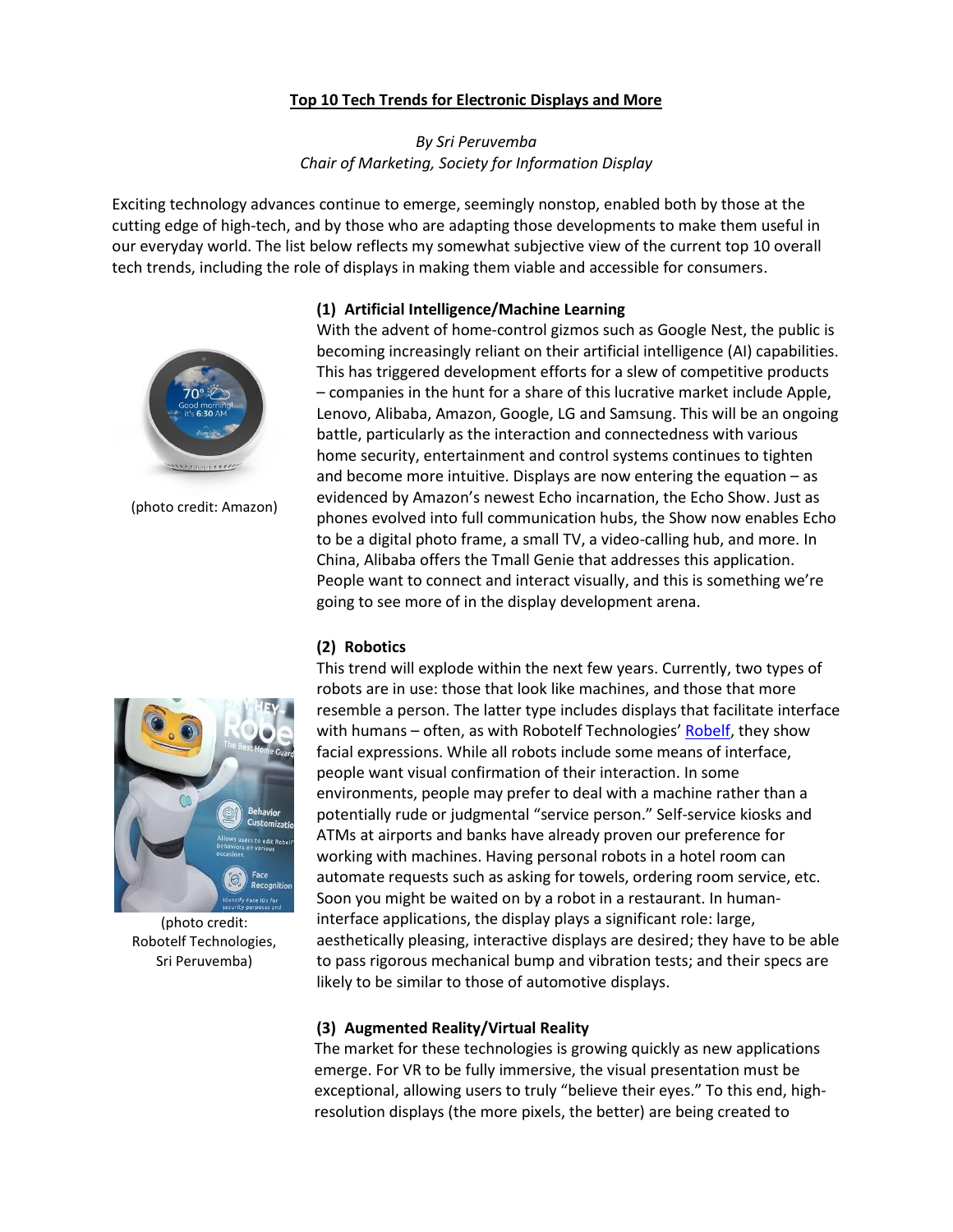

address users' needs. [Haptic actuators](http://novasentis.com/technology.html) and sensors are also being integrated int[o VR gloves](https://www.bebopsensors.com/about/) to enhance the realism of the experience  $$ broadening the technology's application beyond gaming. Some wideranging examples include car sales (test driving in different environments); real estate purchases (virtual property tours); travel opportunities for those with physical or other limitations; and virtual amusement park rides. In AR, [Vuzix](https://www.vuzix.com/) is one company already shipping product into different applications. Its AR smart glasses allow the user to see what's in front of him or her while providing a notification about a potential problem. This is helping transform the work environment for those in manufacturing, mining, construction, mechanical maintenance, and firefighting, to name a few.

## **(4) Electronic Schoolbooks**

Educators, parents and governments want children to have access to knowledge from anywhere, at any time. While traditional books are great for learning math, they don't give the ability to view or learn from, say, a groundbreaking TED talk. China is taking a leading role in satisfying this thirst for education by enabling widespread use of eSchoolbooks – more than 100 companies are pursuing this vision in the region. An eSchoolbook is essential to keep up with reading and learning, by maintaining access to the latest and best information. What is the ultimate display for an eSchoolbook? Medical professionals have expressed concern about young children using devices with emissive displays, as it may harm their eyesight. Several device manufacturers already offer filters for blue light, and in Canada, some insurers are already offering free prescription glasses that filter blue light. Reflective ePaper is a potential choice for eSchoolbooks. The new ePaper 2.0 has all the advantages of traditional ePaper, including low cost and power consumption, as well as outdoor usability – with the addition of video and color, which are must-haves for eSchoolbook applications.

## **(5) Automotive**

We are seeing many, many developments aimed at improving technology in both human-driven and autonomous cars. This market is providing significant opportunity for organic light-emitting diodes (OLEDs) – they can be used to create better, more vivid displays, heads-up displays, and curved displays, which, thanks to OLEDs' flexibility, can be placed in unique ways to avoid destroying the design/appearance of the dashboard area. In autonomous cars, the front dash won't need displays, as no one will be sitting there – even [Tesla](https://www.tesla.com/)'s Model 3 has no displays directly in front of the driver; the only display is in the center console. Thus, the inside of the car will more resemble an office or sitting room, with displays that can create a conference room atmosphere, others that can be used for writing surfaces, etc. The type of display will change because the needs will be different – they will likely also be adapted to respond to verbal commands and gestures, and they'll use AI to anticipate users' needs. While autonomous cars have received negative attention of late, they are still happening, and displays will evolve to meet the new needs in this space.



(photo credit: CLEARink Displays)



(photo credit: Tesla, Sri Peruvemba)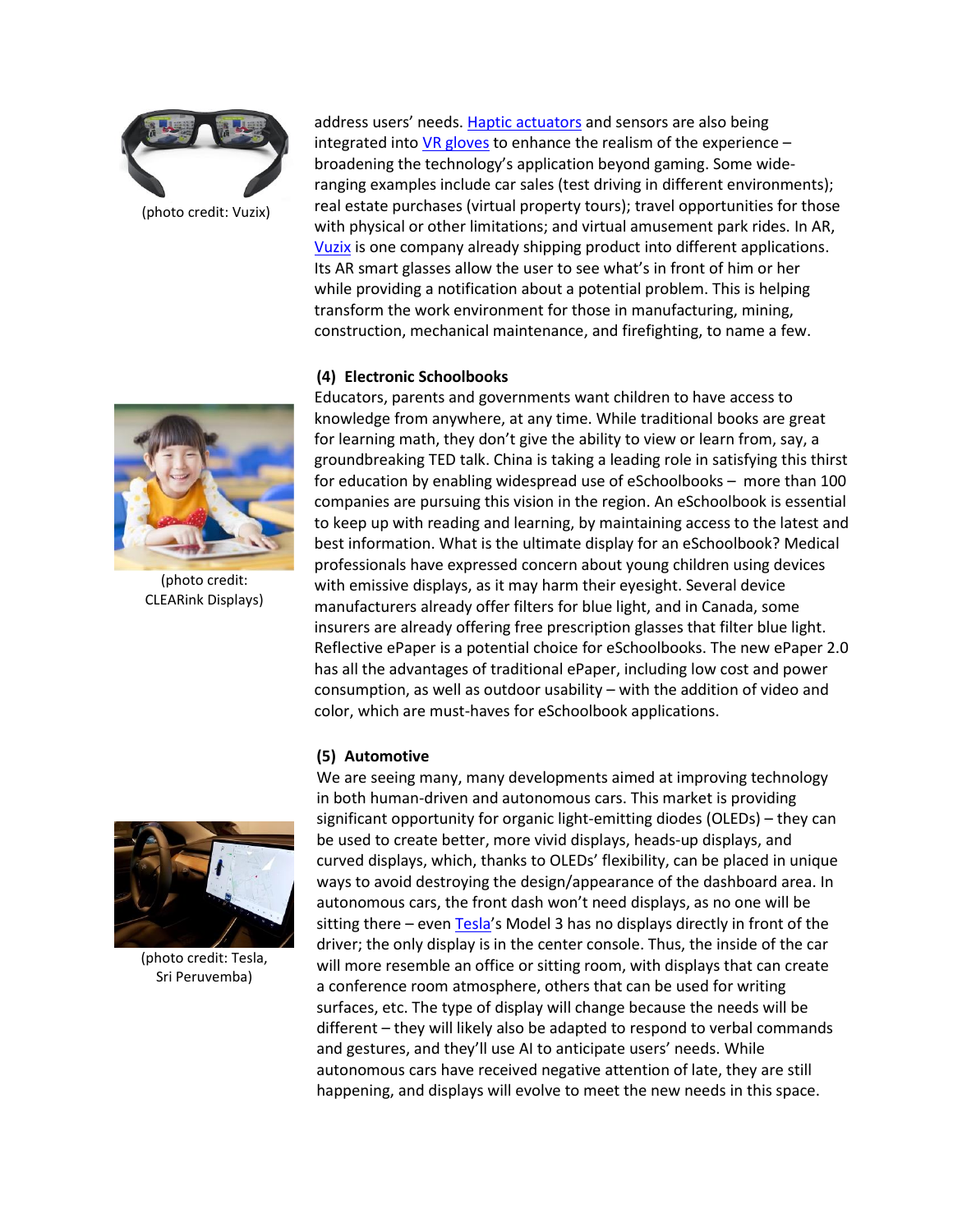

(photo credit: QuirkLogic)

#### **(6) Writing Surfaces**

The world of eWriting surfaces has continued to evolve, with new products integrating established technologies in unique ways. For example, [reMarkable](https://remarkable.com/)'s Paper Tablet touts a lag-free reading, writing and sketching experience for those who love paper, using an ePaper display unencumbered by an OS or apps. Another example is **QuirkLogic's Quilla**, a digital alternative to flip charts and white boards. While fully equipped with displays, cameras, conference phones, etc., most modern conference rooms still use traditional white boards. Quilla facilitates team collaboration and interaction, regardless of members' location. Others jumping on board the move to digitize the white board experience include Google, Cisco and Microsoft – all using LCD technology.

## **(7) Smart Surfaces**



(photo credit: Visionect)

The Internet of Things (IoT) concept is not new, and now that it is becoming truly ingrained into everyday life, efforts are ramping up to employ connectivity in new ways – both large and small. One example, the Amazon Dash, allows the user to simply press a button when it's time to reorder a staple household product. However, the Dash offers no visual confirmation of the order – and adding a display would do just that. For these kinds of products, a display would need to be small, inexpensive, easy to read, and able to last a long time on the same battery. The kind of ePaper currently being used on shelf labels, made by companies such as [Visionect,](https://www.visionect.com/) would be useful for this type of application, as well as for home appliances.

On a larger scale, ePaper for outdoor displays is a growing trend. It can be used in myriad ways – for building signage, bus shelters, advertising on public transportation, and more. These smart surfaces are easily visible, regardless of weather, and their solar-enabled low power and wireless connectivity enable them to provide tremendous value to the user.

## **(8) Electronic Signage**



(photo credit: Samsung, Sri Peruvemba)

Indoor signs have traditionally been made of paper, plastic or metal, but LCD has been rapidly replacing them. An exciting trend in this market is flat-panel MicroLED technology. First developed in 2000, MicroLEDs offer bright, beautiful images while omitting the pixelation that occurs with standard LED displays[. Samsung](https://news.samsung.com/global/samsung-unveils-the-wall-the-worlds-first-modular-microled-146-inch-tv) provided a glimpse of a MicroLED future at CES 2018 with "The Wall," its striking 146-inch display that enabled the display to virtually disappear against its background. Although not yet in mass production, MicroLED has the potential to compete with LCD and OLED for both indoor and outdoor signage, such as signs inside shopping malls and retail outlets, and other areas not previously targeted by LED technology. For low-power indoor signage, ePaper also offers many advantages, delivering images that are clear and readable, but not so bright as to be distracting.